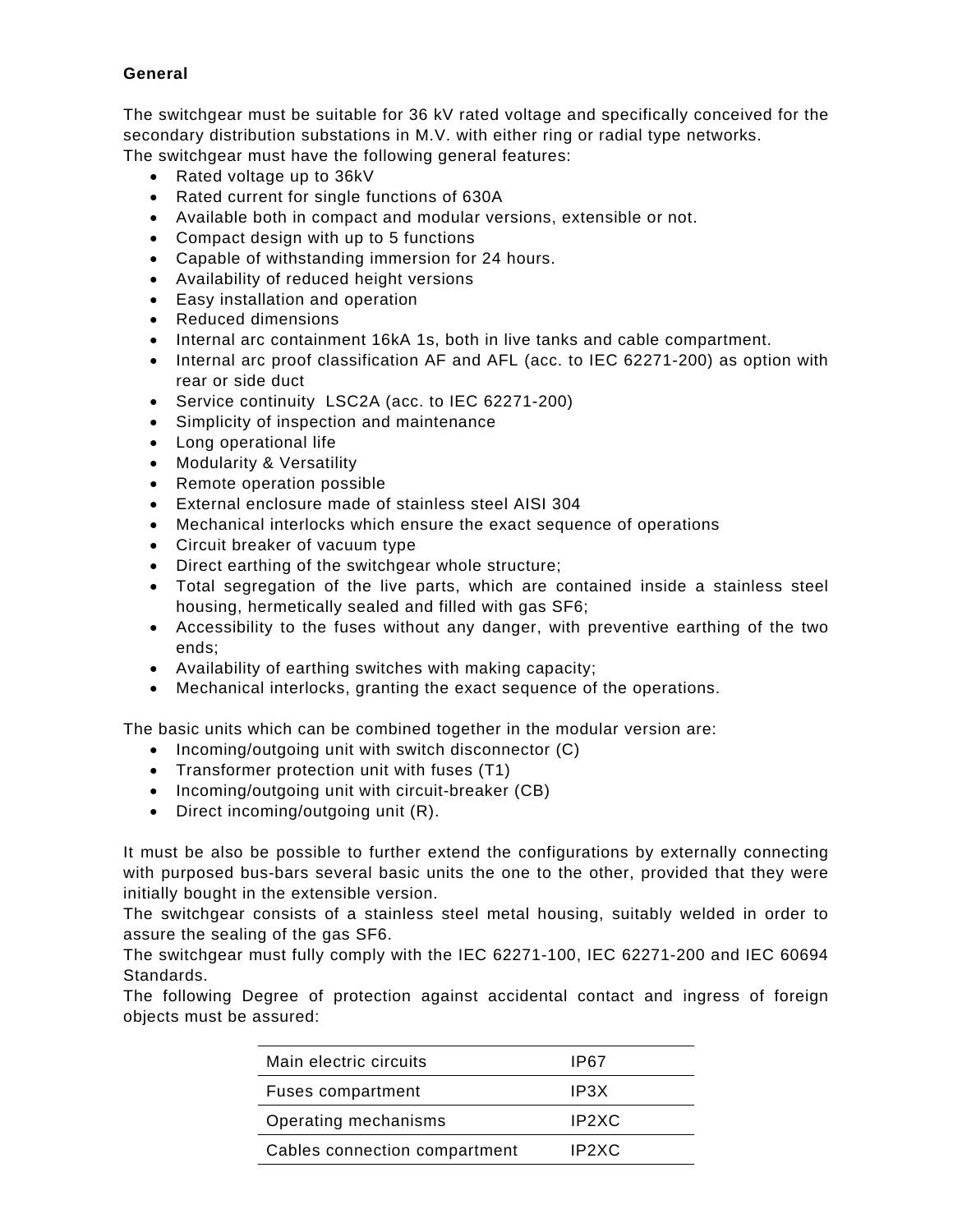The switchgear must have the following ratings:

| Common: |  |  |  |
|---------|--|--|--|
|         |  |  |  |

| <b>Rated voltage</b>                                                                                                                             | Ur[kV]        | 36                                                      |
|--------------------------------------------------------------------------------------------------------------------------------------------------|---------------|---------------------------------------------------------|
| withstand<br>Rated<br>power frequency<br>voltage (50/60 Hz 1 min.):<br>towards the ground and between<br>phases<br>across the isolating distance | Ud[kV]        | $a)$ 70<br>b) 80                                        |
| Rated lightning impulse<br>withstand<br>voltage:<br>a)<br>towards the ground and<br>between phases<br>b) across the isolating distance           | Up[kV]        | a) 170<br>b) 195                                        |
| Internal arc withstand current 1 s                                                                                                               | [kA]          | 16/20                                                   |
| Continuity of service                                                                                                                            |               | LSC <sub>2</sub> A<br>(according to IEC 62271 -<br>200) |
| <b>Rated current</b>                                                                                                                             | Ir[A]         | 630                                                     |
| Breaking capacity of active circuits<br>(cos. $\varphi$ 0.7) and ring circuits at 0.3 Vn                                                         | $11 - 12a[A]$ | 630                                                     |
| <b>Breaking</b><br>capacity of<br>no-load<br>transformers                                                                                        | 13[A]         | 25                                                      |
| <b>Breaking</b><br>capacity of<br>no-load<br>lines/cables                                                                                        | $ 4a-14b[A] $ | 25                                                      |
| Short time withstand current 1 s on<br>main circuits and earth circuits                                                                          | lk[KA]        | 16/20/25                                                |
| Switch disconnector making capacity<br>and earthing switch making capacity                                                                       | Ima[kA]       | 40/50/62.5                                              |
| Water proof test 0,3 bar                                                                                                                         | [kV]          | 70 kV x 1 min. - Vn x 24<br>hours                       |
| <b>Electrical life test</b>                                                                                                                      |               | 100 operations CO at 630 A                              |
| Rated filling pressure Pme3)                                                                                                                     |               | 130 kPa (absolute at 20 °C)                             |
| Ambient temperature                                                                                                                              |               | $-25^{\circ}$ C/+40 $^{\circ}$ C                        |

# **Transformer protection unit with fuses:**

| Transfer current                                             | 4[A]   | 800   |
|--------------------------------------------------------------|--------|-------|
| Normal current of the fuse                                   | [A]    | 63    |
| Short circuit making current                                 | [kA]   | 78.75 |
| Short circuit breaking current                               | [kA]   | 31.5  |
| Short time current on earthing switch<br>downstream of fuses | Ik[kA] | -     |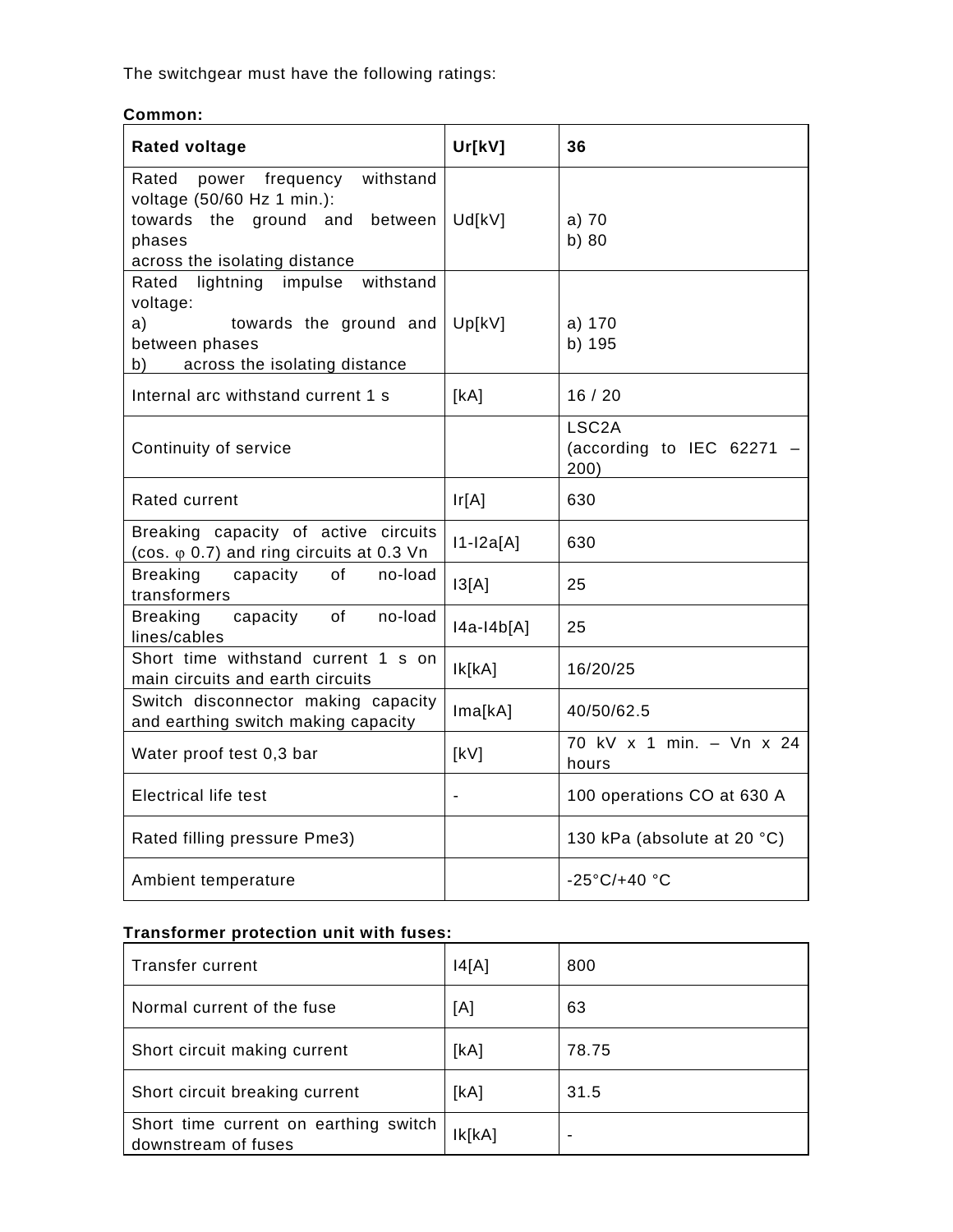### **Circuit-breaker unit:**

| <b>Breaking</b><br>capacity of Circuit-<br><b>Breaker</b>                        | [kA] | 16/25                  |
|----------------------------------------------------------------------------------|------|------------------------|
| Circuit-Breaker rated switching                                                  |      | O - 0,3 s - CO - 3 min |
| sequence                                                                         |      | CO - 3 min - CO        |
| Number of mechanical operations<br>of switch disconnector and<br>earthing switch | n    | 1000                   |
| Number of mechanical operations<br>of Circuit-Breaker                            | n    | 2000                   |

### **Modular version**

## **C Unit**

The line unit (C) consists of a switch-disconnector and an earthing switch.

The switch-disconnector, consists of three poles mounted on a steel structure and connected to a common shaft, which, on its turn, is connected to the operating mechanism. The pole consists of an upper part and of a lower one, in epoxy resin. The upper part houses the fixed contacts and the connection to the bus-bars, while the lower part houses the sliding contacts, the moving contacts and the piston for the blowing action.

The control can be either manual or motorized (upon request). In the manual control, the only possible action is performed by means of the purposed operating lever supplied in the delivery, while in the motorized control the operation can be executed either by local or by remote control.

## **T1 Unit**

The transformer protection unit consists of a switch-disconnector and an earthing switch, equal to those present in the line unit. Besides, three fuses, having dimensions complying with the DIN Standards, are installed.

Every fuse is inserted inside a fuse-holder, from which it can be frontally extracted after having opened the protection dust proof enclosure. The insulation between fuse and fuseholder is of the solid-air type. The fuse-holders, manufactured in epoxy resin, are tight. Positioned the one on the other inside the switchgear hermetic housing, they are fully immerged in the gas SF6. The fuses' position assures an easy replacement and a sure intervention by means of the striker. The extraction of a fuse is possible only if the same one is isolated and earthed both on the supply side and on the opposite one. A device makes the automatic opening of the switch disconnector when one or more fuses get blown; such device is actuated by the fuse striker. On the fuses protection dust proof enclosure, the mechanical signalling of blown fuse is foreseen

The fuse rated current depends on the transformer power.

The fuse rated current depends on the following characteristics:

- service voltage,
- transformer power.

The installed fuses must comply with the IEC 60282-1 Standards and be dimensioned according with the DIN 43625 Standards. When the elimination of a fault corresponds to the blowing of either one or two fuses, it is recommended to replace all the three of them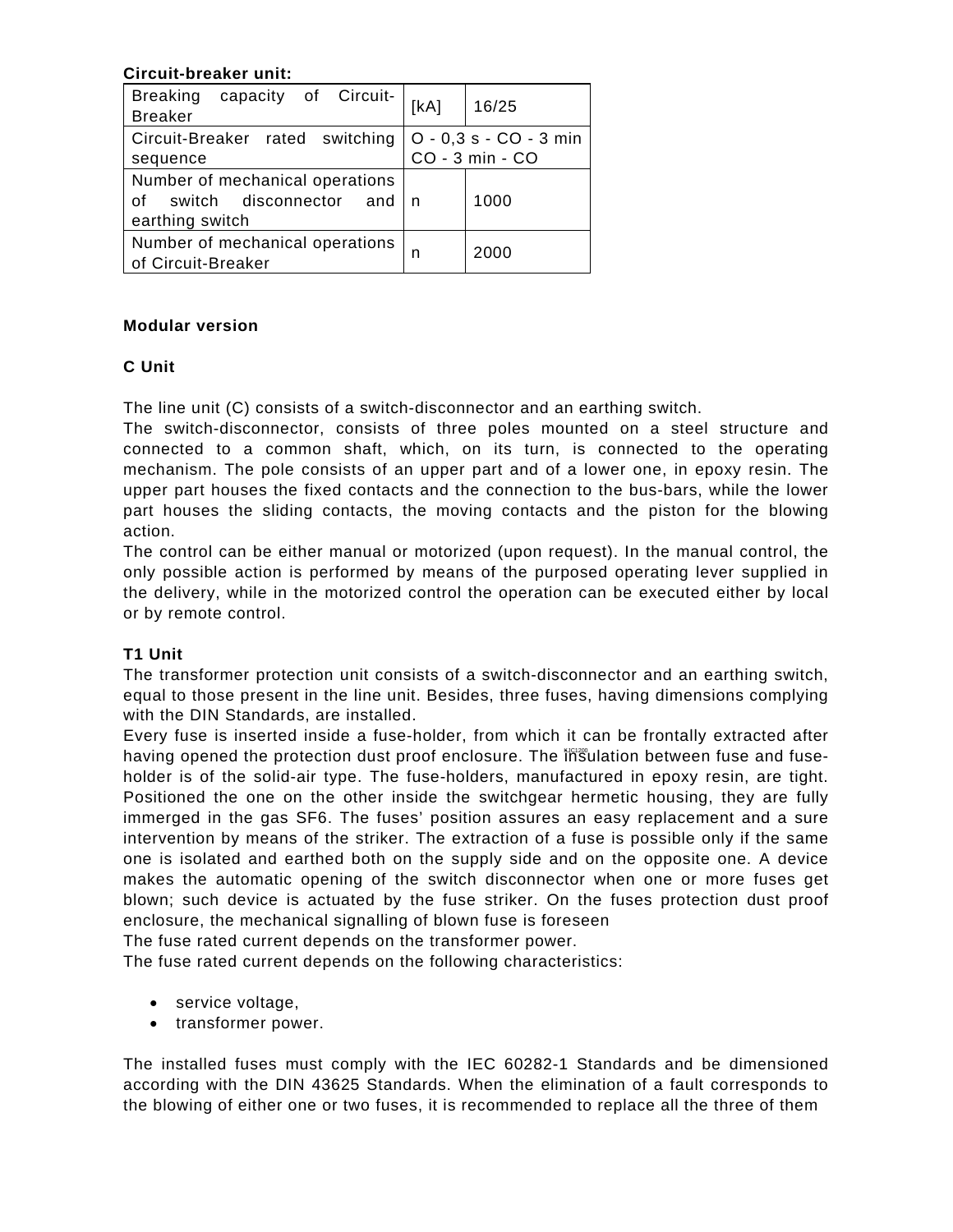# **CB Unit**

The CB unit consists of a vacuum circuit-breaker connected in series with a three position disconnectors.

The disconnector's positions are:

- a service position
- b neutral position
- c earthed

The operations of the disconnector are only possible provided that the circuit-breaker is open.

The circuit-breaker operating mechanism is of mechanical type, with energy accumulation and trip-free. It can be customized with a wide range of accessories, to be easily and quickly installed on a purposed accessory plate.

Such plate, realized in a single block and positioned on the circuit-breaker front side, allows to easily dismount/mount the accessories, so facilitating the possible replacement or maintenance interventions.

Upon request, the circuit-breaker unit can be equipped with a protection relay.

### **Riser Unit**

The riser unit is used to translate in safety conditions a line from a point situated at a certain height to another point having a different height.

### **Safety**

In order to grant the operator's safety and to prevent the risk of wrong operations, the switchgear is equipped with the following safety devices:

- controls and fuses protective boxes, which protect the operator from the moving parts and from the auxiliary voltages present inside;
- lower protective boxes, for protecting the cables and the bushings;
- pressure relief valves, installed in the lower part of the stainless steel housing, which assure the gas flow-off in case of a possible "internal arc", without causing breaks on the front part, where the personnel charged with the electric operations could be possibly operating.

Besides these basic features, these additional safety devices are provided:

- key lock (optional), for preventing wrong operations when using the apparatus
- door interlock device, allowing to open the switchgear protective boxes only when the earthing switch is positioned on "closed earth";
- interlock on the fuse-holder cover, preventing to place the cover itself on the fuseholder when the fuse is not mounted inside it, so preventing to put the apparatus into service
- device on the fuses compartment door, signalling the fuse blown condition through a coloured indicator (white for fuse ok, red for fuse blown) and preventing the door itself to get closed when it was opened by blown fuse;
- interlock device on the operation of the disconnector control in the motorized switchgear, providing to cut out the power supply to the gear motor, so preventing its electric movement, in case the manual operating lever would get inserted
- mechanical interlocks which prevent any wrong operation, so granting the utmost safety for the operator.